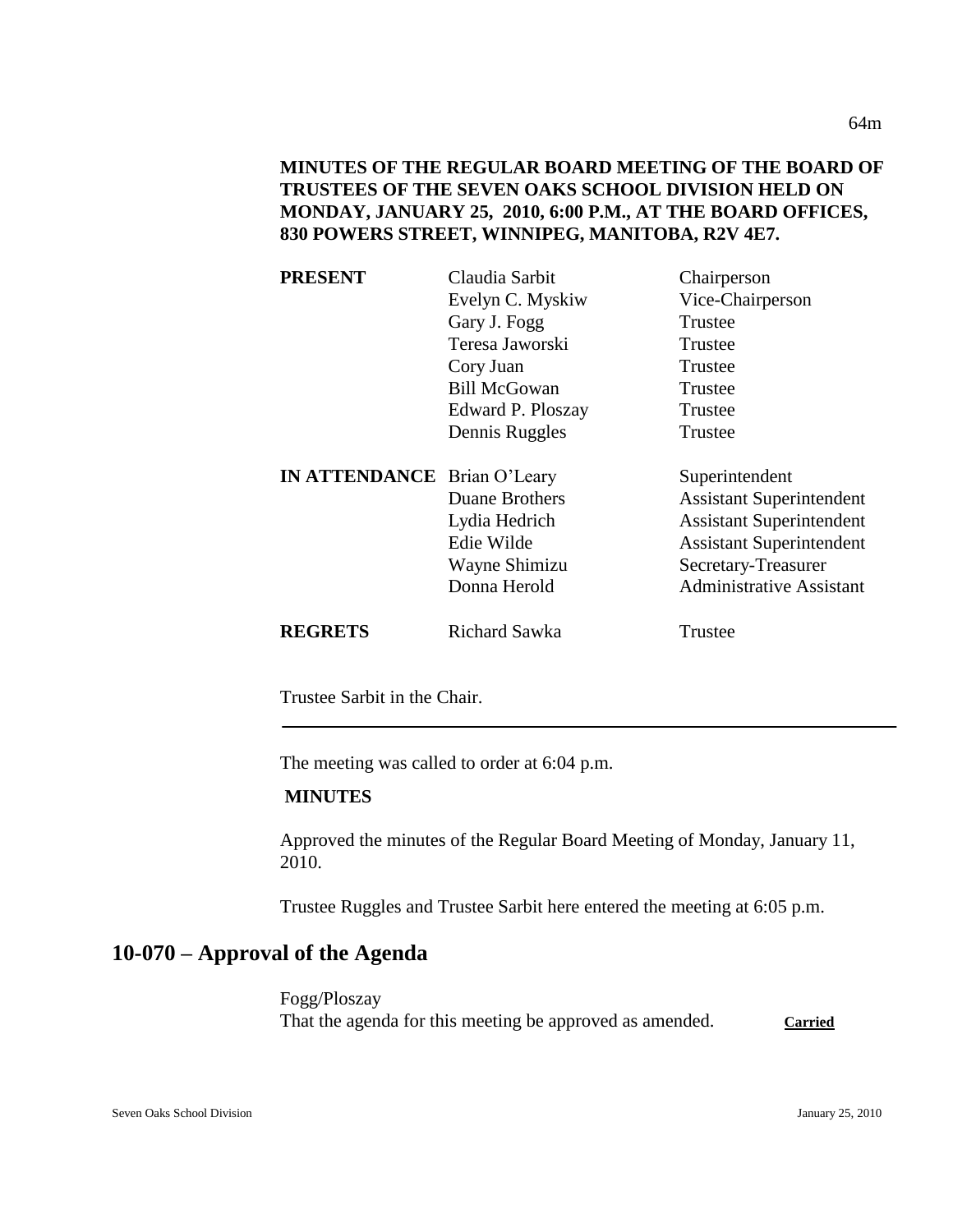#### **COMMITTEE OF THE WHOLE**

## **10-071 – Moved into Committee of the Whole at 6:08 p.m.**

Jaworski/Juan That the Board move into Committee of the Whole. **Carried**

Trustee McGowan here entered the meeting at 6:10 p.m.

Trustee Myskiw in the Chair.

#### **CHAIRPERSON'S REPORT**

Trustee Sarbit reported on recent conversation with the Honourable Nancy Allan.

### **OFFICERS' REPORT**

Trustee Ruggles reported on bargaining issues raised at the Region 5 & 6 Manitoba School Boards Association meeting.

#### **SUPERINTENDENTS' PERSONNEL REPORT**

# **10-072 – Superintendents' Personnel Report**

Ruggles/Juan **Carried** That the Superintendents' Personnel Report be ratified.

#### TEACHER APPOINTMENTS

Appointed Heidi Hanzmann Lashewicz to a part-time (.83) Teacher-General (permanent) contract effective January 25, 2010.

Appointed the following to Limited Teacher-General (term) contracts:

Jennifer Pasternak, full-time (1.00), effective February 1, 2010 to June 30, 2010 Matthew Molinski, full-time (1.00), effective February 5, 2010 (indefinite) Maxa Sawyer, full-time (1.00), effective January 5, 2010 (indefinite)

#### CLINICIAN APPOINTMENT

Appointed Annette Alix Roussin to a part-time (.90) Limited Teacher General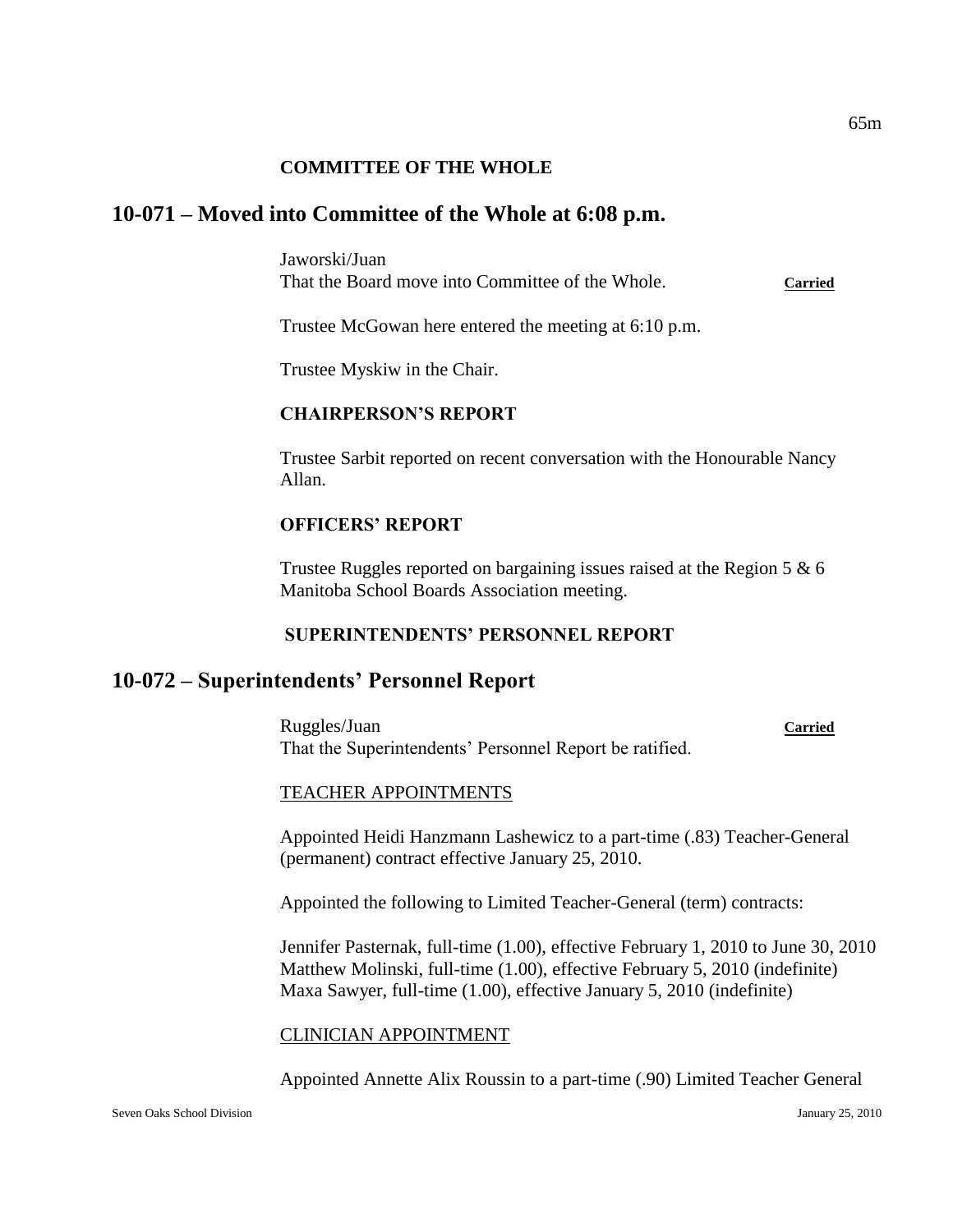#### **SUPERINTENDENTS' PERSONNEL REPORT**

(Term) contract effective February 1, 2010 to June 30, 2010

### PARAPROFESSIONAL APPOINTMENTS

Appointed the following to paraprofessional positions:

Kathleen Beattie, part-time (.50), effective January 7, 2010 Sylvia Furtado, full-time (1.00), effective January 25, 2010

#### CUB PROGRAM COORDINATOR APPOINTMENT

Appointed Jeff Cieszecki to the position of Coordinator of the College and University Bound (CUB) Program, full-time (1.00), effective February 1, 2010

#### KYAC PROGRAM COORDINATOR APPOINTMENT

Appointed Christine Rigey to the position of Program Coordinator with the Kildonan Youth Activity Centre, full-time effective January 11, 2010

### TEACHER SECONDMENT

Approved the secondment of Chris Carman to Manitoba Education, Citizenship and Youth as Consultant for Mathematics in the Instruction, Curriculum and Assessment Branch, full-time (1.00), effective July 1, 2010 to June 30, 2012

### TEACHER MATERNITY AND PARENTAL LEAVES

Granted Maternity Leave to:

Judy Gravito Forbes effective April 5, 2010 to October 31, 2010 Mary Robertson effective April 30, 2010 to May 1, 2011

### PARAPROFESSIONAL LEAVE OF ABSENCE

Granted Landon Duchon a full-time (1.00) leave of absence, without pay, effective January 4, 2010 to December 31, 2010

#### TEACHER RETIREMENTS

Received notice of intent to retire from: Pamela Baldaro, effective February 28, 2010 and Mary Ann Fowler, effective March 26, 2010.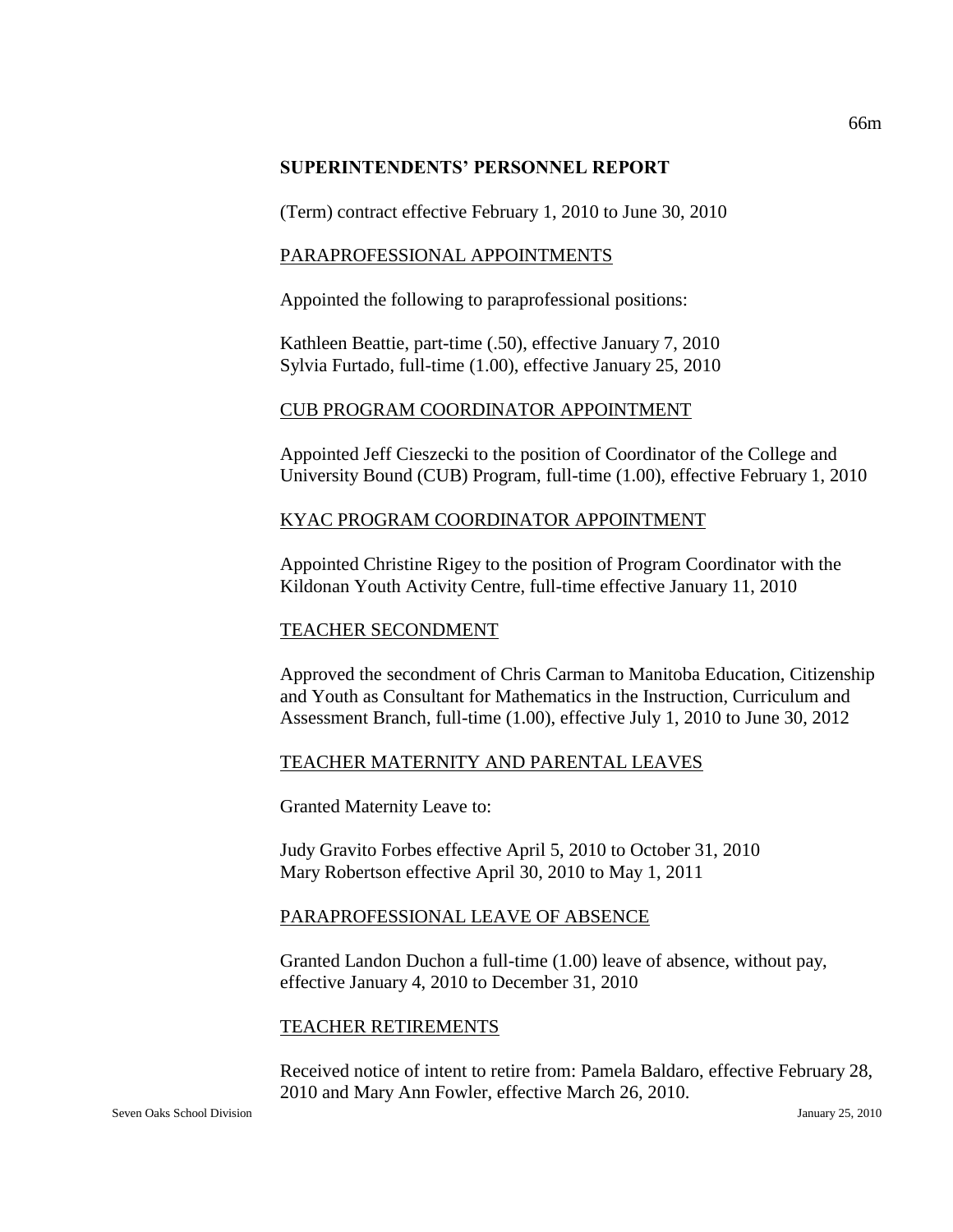#### **SUPERINTENDENTS' PERSONNEL REPORT**

Received notice of intent to retire effective June 30, 2010 from:

Janette Andrejowich Candace Propp Murray Goldenberg Tom Schmidt Jim Nein Andrea Bell Stuart Joanne O'Leary

#### BUS DRIVER RETIREMENT

Received notice of intent to retire from Judie McFarland-Spak effective January 5, 2010

### **SUPERINTENDENTS' REPORT**

The following matters were received as information:

- **Personnel Matters.**
- Portables Update.

# **SPECIAL ORDERS**

6:30 P.M. Dave Palubeski, President, Lombard North Group. Update on Amber Trails Land Exchange.

# **10-073 – Memorandum of Understanding and Letter of Agreement**

McGowan/Fogg That the Board sign the Memorandum of Understanding and Letter of Agreement with 5423571 Manitoba Ltd. for the exchange of lands plus \$170,000.

**Carried**

# **10-074 – Exchange of Lands**

Ruggles/Jaworski That the Board recommend that the Public Schools' Finance Board approve the exchange of lands between the Division and 5423571 Manitoba. **Carried** 

Trustee Sarbit in the Chair

67m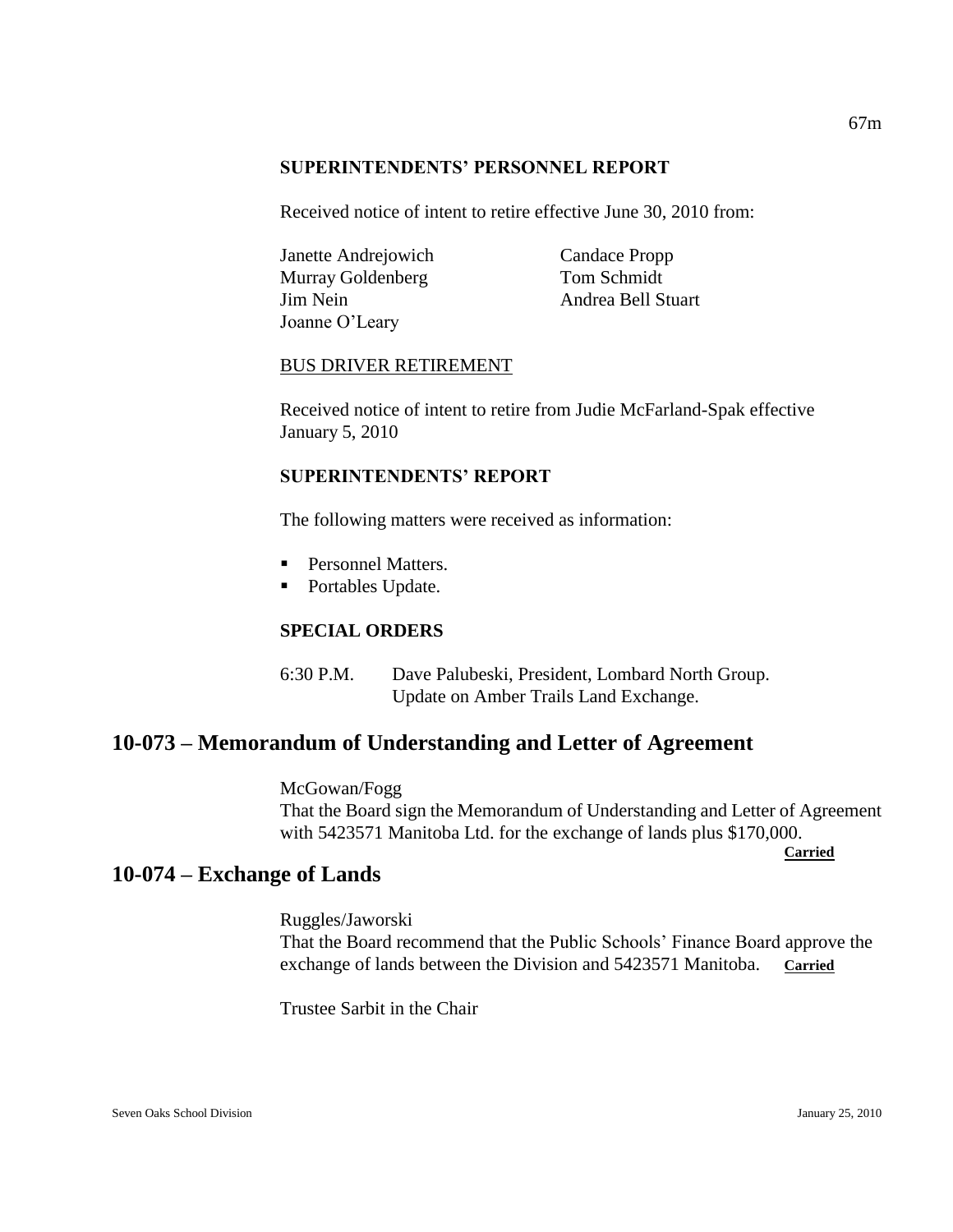# **10-075 – Transportation Fees for the 2010-2011 School Year**

Fogg/Juan That the 2010/11 transportation fees for non-eligible students be as follows:

\$420 for grades K-5 students; \$470 for grades 6-8 students; \$500 for grades 9-12 students.

That the fee for families with more than one child, Kindergarten to Grade 8, riding the bus be reduced by \$100 for the second child and that the maximum family fees be set as follows:

\$740 for two or more K-5; \$790 for one K-5 and one 6-8; \$840 for two or more grades 6-8; \$820 for one K-5 and one grades 9-12; \$870 for one grades 6-8 and one grades 9-12; and \$1,000 for two or more grades 9-12. **Carried**

# **10-076 – 2010-2011 School Bus Tender Purchase**

Juan/McGowan That the Board sign the Agreement not to participate in the Central Tender Process for the 2010-2011 school bus purchase between the Government of Manitoba and the Seven Oaks School Division. **Carried**

# **10-077 – Board Calendar**

Jaworski/Myskiw That an Informal Board meeting on Tuesday, February 2, 2010 at 6:00 p.m. be added to the 2009-2010 Board Calendar. **Carried**

### **SUPERINTENDENTS' REPORT**

The following matters were received as information:

■ 2010-2011 First Draft Budget.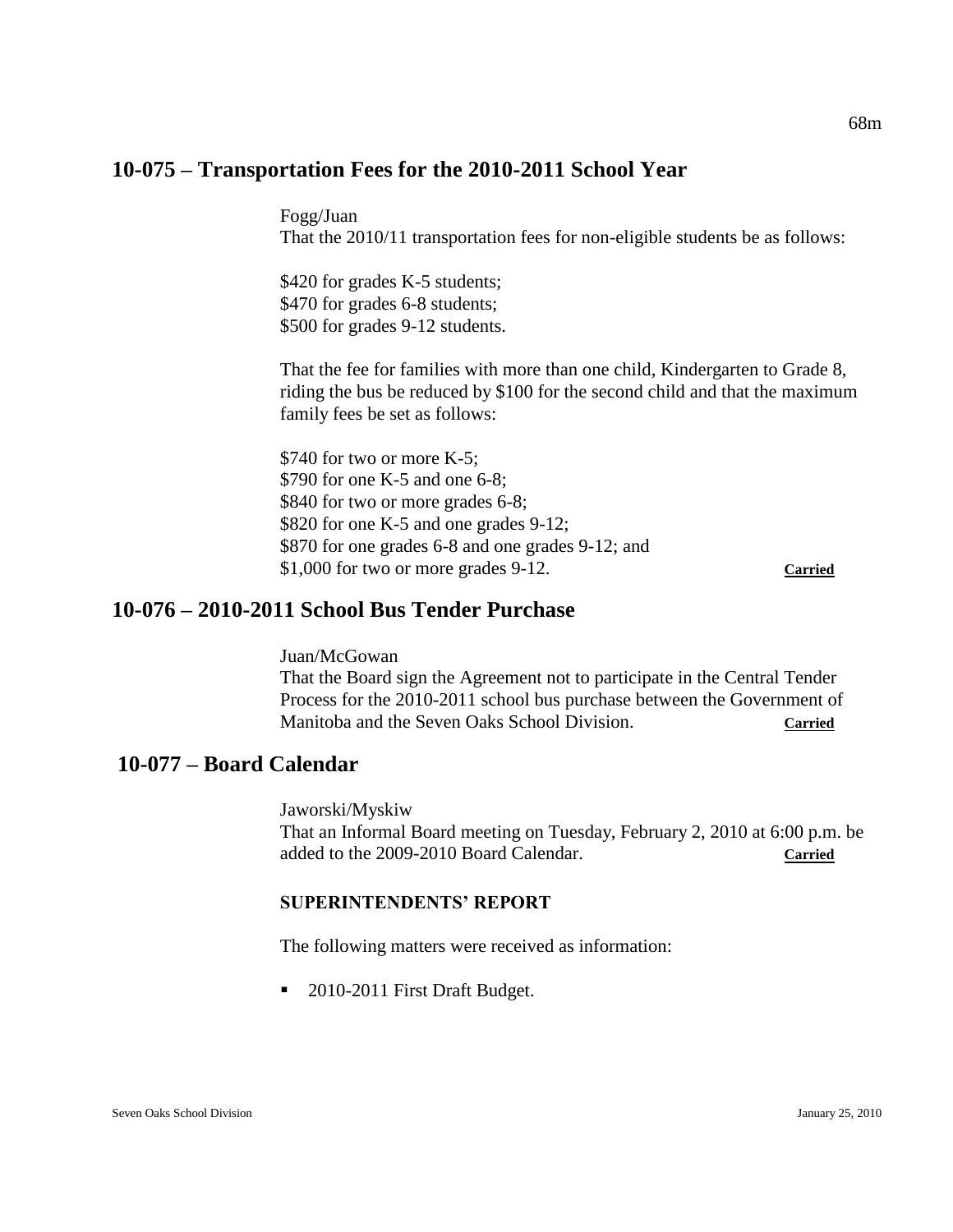#### **CONSENT AGENDA**

# **10-078 – Consent Agenda**

Jaworski/Juan "Item A-Croatian Pavilion" be removed from the Consent Agenda for discussion and the remaining Consent Agenda Items be approved. **Carried**

Appin Associates Invoice No. B5488485054

That Invoice No. B5488485054 for Seven Oaks Middle School Ventilation System Upgrade in the amount of \$2,897.41 be paid to Appin Associates.

Appin Associates Invoice No. B5489485077

That Invoice No. B5489485077 for the Margaret Park Condenser Replacement in the amount of \$2,068.06 be paid to Appin Associates.

Number Ten Architectural Group Invoice No. 7451

That Invoice No. 7451 for Garden City Collegiate Link in the amount of \$6,376.29 be paid to Number Ten Architectural Group.

East Side Ventilation Certificate of Payment No. 6

That Certificate of Payment No. 6 for the Seven Oaks Middle School Ventilation System Upgrade in the amount of \$42,088.01 be paid to East Side Ventilation.

Statutory Holdback on East Side Ventilation Certificate of Payment No. 6

That 7-1/2% Statutory Holdback on Certificate of Payment No. 6 for the Seven Oaks Middle School Ventilation System Upgrade in the amount of \$3,046.92 be paid to the SOSD/East Side 411 SOMS Ventilation account.

Number Ten Architectural Group Invoice No. 7453

That Invoice No. 7453 for Renovations at Edmund Partridge Community School in the amount of \$2,381.03 be paid to Number Ten Architectural Group.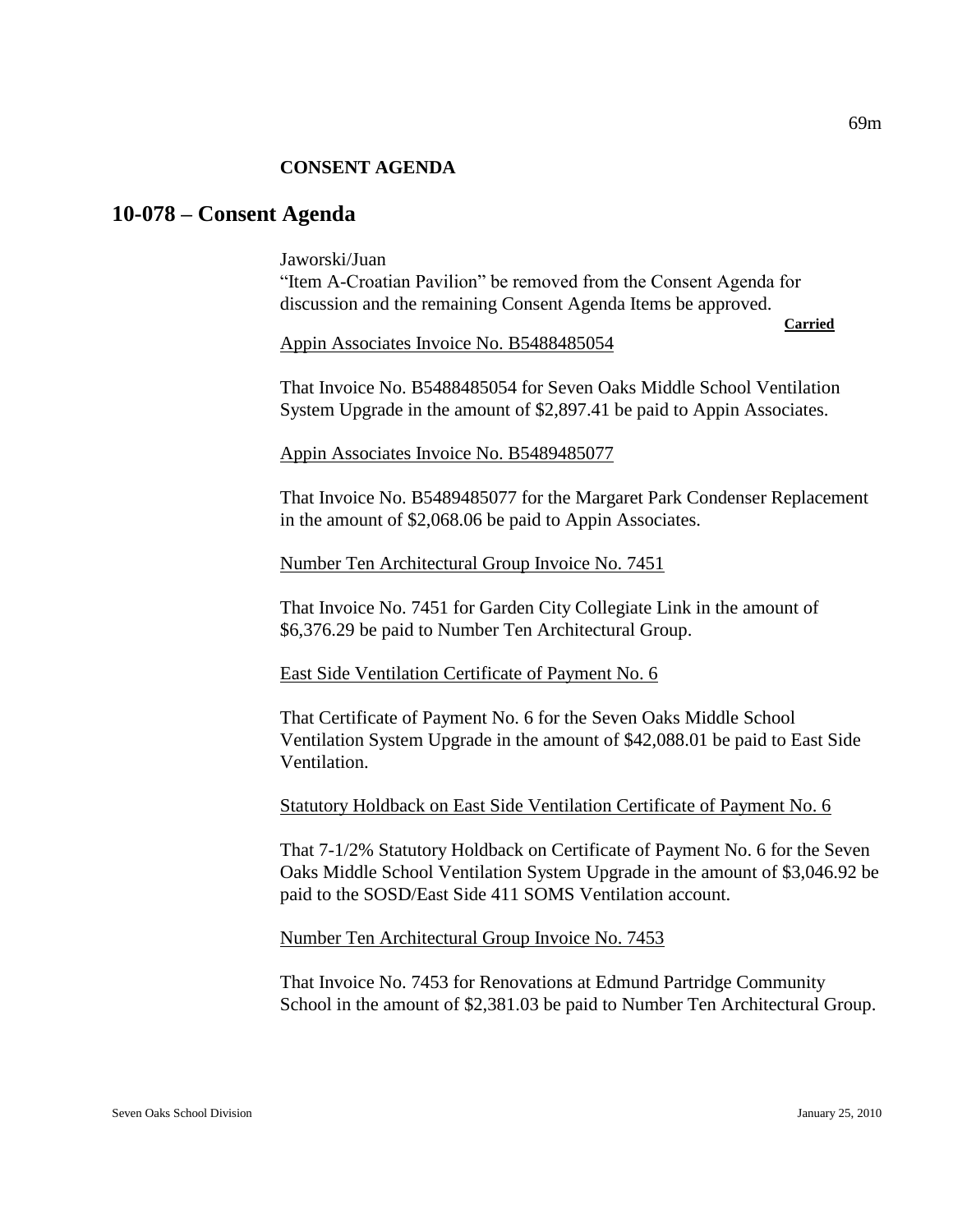#### **CONSENT AGENDA**

#### Number Ten Architectural Group Invoice No. 7455

That Invoice No. 7455 for GCCI West Groom Room and Elevator in the amount of \$10,089.29 be paid to Number Ten Architectural Group.

#### Number Ten Architectural Group Invoice No. 7458

That Invoice No. 7458 for the Sunny Mountain Daycare Feasibility Study in the amount of \$5,662.74 be paid to Number Ten Architectural Group.

#### Number Ten Architectural Group Invoice No. 7459

That Invoice No. 7459 for the Riverbend Feasibility Study in the amount of \$6,583.70 be paid to Number Ten Architectural Group.

#### Number Ten Architectural Group Invoice No. 7460

That Invoice No. 7460 for the Amber Trails Feasibility Study in the amount of \$3,485.31 be paid to Number Ten Architectural Group.

#### Regent Construction Certificate of Payment No. 7

That Certificate of Payment No. 6 for GCCI West Roof Replacement/Reinforcement Phase 2 in the amount of \$35,076.76 be paid to Regent Construction Inc.

### Statutory Holdback on Regent Construction Certificate of Payment No. 6

That 7-1/2% Statutory Holdback on Certificate of Payment No. 6 for GCCI West Roof Replacement/Reinforcement Phase 2 in the amount of \$2,708.63 be paid to the SOSD/Regent Construction-GCCI West Roof Reinforcement Phase 2 account.

#### Stantec Consulting Invoice No. 421256

That Invoice No. 421256 for GCCI West Roof Replacement/Reinforcement Phase 2 in the amount of \$5,838.12 be paid to Stantec Consulting.

Stantec Consulting Invoice No. 422597

That Invoice No. 422597 for Riverbend/AEW Portables in the amount of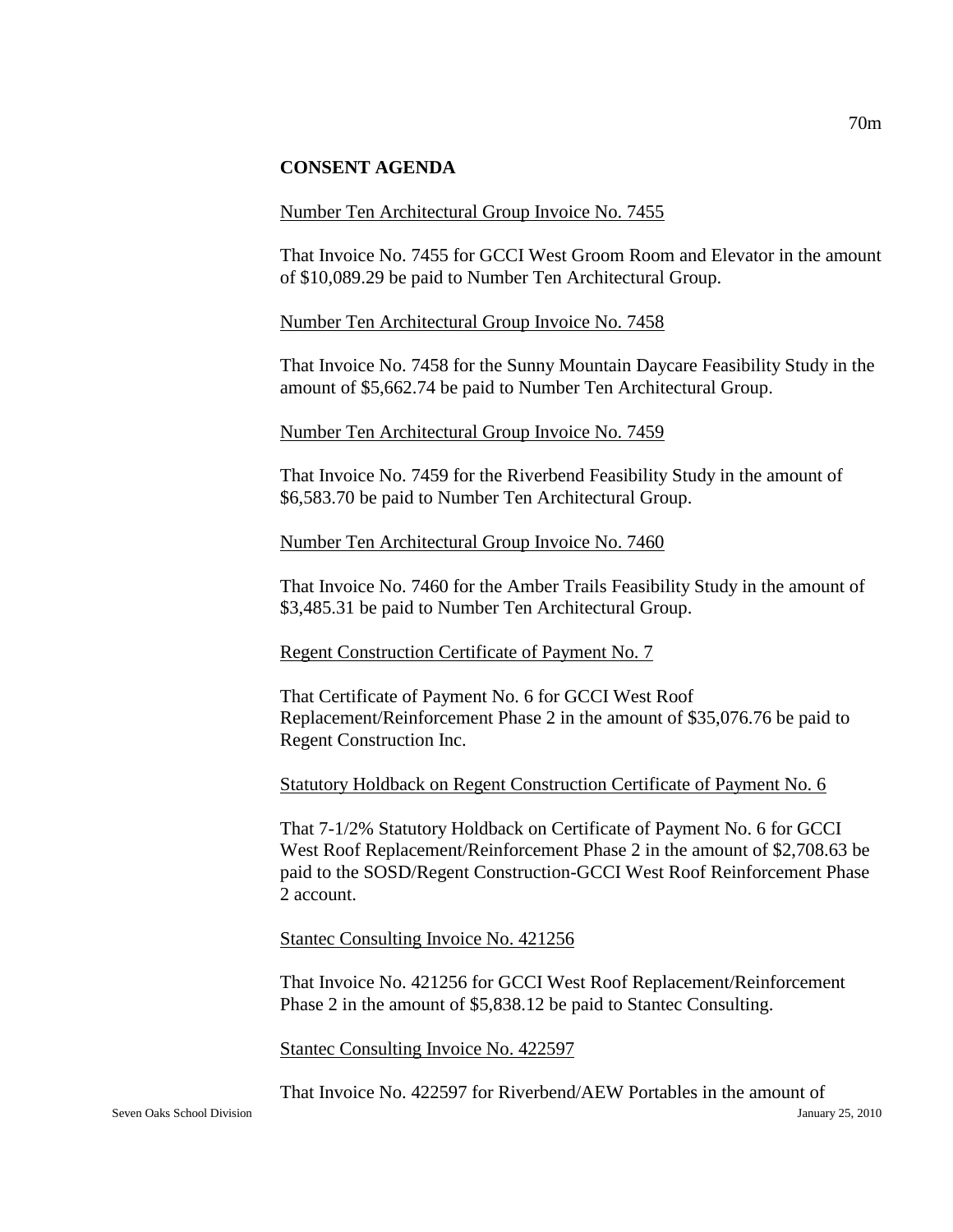#### **CONSENT AGENDA**

\$3,515.93 be paid to Stantec Consulting.

#### Westland Construction Certificate of Payment No. 12

That Certificate of Payment No. 12 for Renovations at Edmund Partridge Community School in the amount of \$37,200.21 be paid to Westland Construction.

#### Statutory Holdback on Westland Construction Certificate of Payment No. 12

That 7-1/2% Statutory Holdback on Certificate of Payment No. 12 for Renovations at Edmund Partridge Community School in the amount of \$2,872.60 be paid to the SOSD/Westland Construction-EP Renovation 410 account.

#### Westland Construction Certificate of Payment No. 15

That Certificate of Payment No. 15 for GCCI Link & Renovations in the amount of \$255,561.98 be paid to Westland Construction.

Statutory Holdback on Westland Construction Certificate of Payment No. 15

That 7-1/2% Statutory Holdback on Certificate of Payment No. 15 for GCCI Link & Renovations in the amount of \$19,734.52 be paid to Westland Construction.

Lombard North Group Invoice No. 518

That Invoice No. 518 for the Amber Trails Land Exchange in the amount of \$10,385.45 be paid to Lombard North Group.

Lombard North Group Invoice No. 519

That Invoice No. 519 for the Amber Trails Land Exchange in the amount of \$6,532.16 be paid to Lombard North Group.

# **10-079 – Croatian Pavilion**

Fogg/Myskiw That the Board direct the administration to prepare a rental agreement for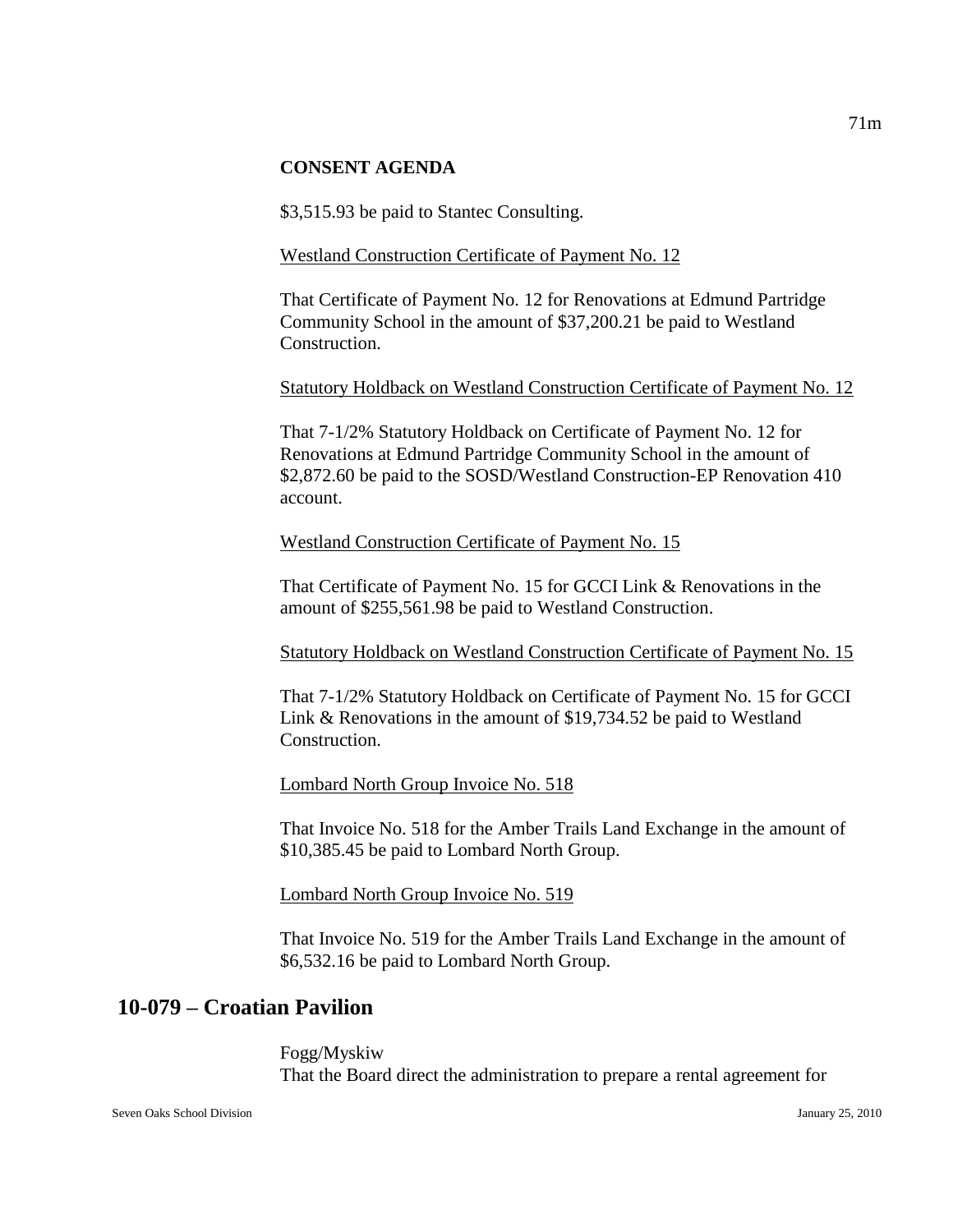Folklorama 2010 for the Croatian Pavilion for the use of West Kildonan Collegiate from August 2, 2010 to August 7, 2010. **Carried**

# **10-080 – Policy GABH – Contractor Safety Requirements**

Jaworski/Juan That Policy GABH - Contractor Safety Requirements be changed to Policy GABHA - Contractor Safety Requirements. Carried

## **10-081 – Policy GABJ-R1 – Guide to Investigating Workplace Incidents**

Ploszay/Jaworski That Policy GABJ-R1 - Guide to Investigating Workplace Incidents be changed to Policy GABJ-R2 - Guide to Investigating Workplace Incidents. **Carried**

## **10-082 – Policy GABA – Confined Space Entry**

Juan/Jaworski That Policy GABA - Confined Space Entry be changed to Policy GABBA - Confined Space Entry. **Carried**

# **10-083 – Policy GABE – Dangerous Work Refusal Procedure**

Ploszay/Jaworski That revised Policy GABE - Dangerous Work Refusal Procedure be approved for inclusion in the Policy Manual. **Carried**

# **10-084 – GABA – Statement of Workplace Safety and Health Responsibilities**

Juan/Jaworski That Policy GABA - Statement of Workplace Safety and Health Responsibilities be approved for inclusion in the Policy Manual. **Carried**

### **10-085 – GABE-R – Work Refusal Report**

Jaworski/Ploszay That Policy GABE-R - Work Refusal Report be approved for inclusion in the Policy Manual. **Carried**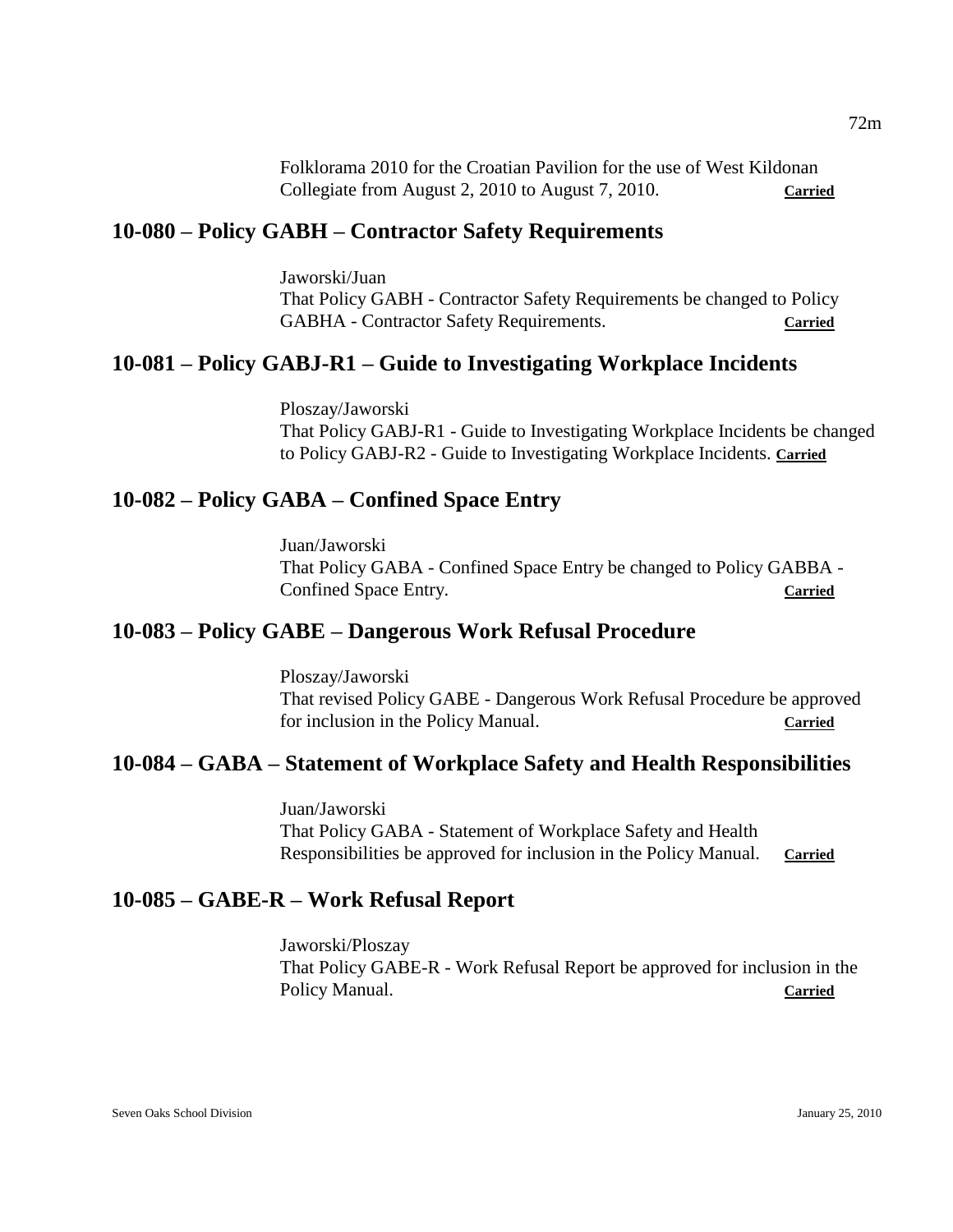# **10-086 – GABEE – Right to Refuse Dangerous Work – Procedures to Follow and Investigation of Work Refusal**

Ploszay/Juan That Policy GABEE - Right to Refuse Dangerous Work - Procedures to Follow and Investigation of Work Refusal be approved for inclusion in the Policy Manual. **Carried**

# **10-087 – GABEF – Investigation into Refusal to Work, Dangerous Occurrences and Accidents**

Jaworski/Ploszay That Policy GABEF - Investigation into Refusal to Work, Dangerous Occurrences and Accidents be approved for inclusion in the Policy Manual. **Carried**

# **10-088 – GABH – Contractor Safety Program**

Juan/Ploszay That Policy GABH - Contractor Safety Program be approved for inclusion in the Policy Manual. **Carried** 

# **10-088 – GABH-R – Ongoing Maintenance Contractors Yearly Safety Agreement**

Jaworski/Ploszay That Policy GABH-R - Ongoing Maintenance Contractors Yearly Safety Agreement be approved for inclusion in the Policy Manual. Carried

# **10-089 – GABJ – Guide to Investigating Accidents**

Ruggles/Juan That Policy GABJ – Guide to Investigating Accidents be postponed to the next Regular Board meeting. **Carried**

# **CONFERENCE REPORTS**

Lucy Batista, Kim McCallum, Eva Moszkiewicz, Pamela Onchulenko - Teachers, O.V. Jewitt School: National Middle School Association 36th Annual Conference, Indianapolis, IN, November 5-7, 2009.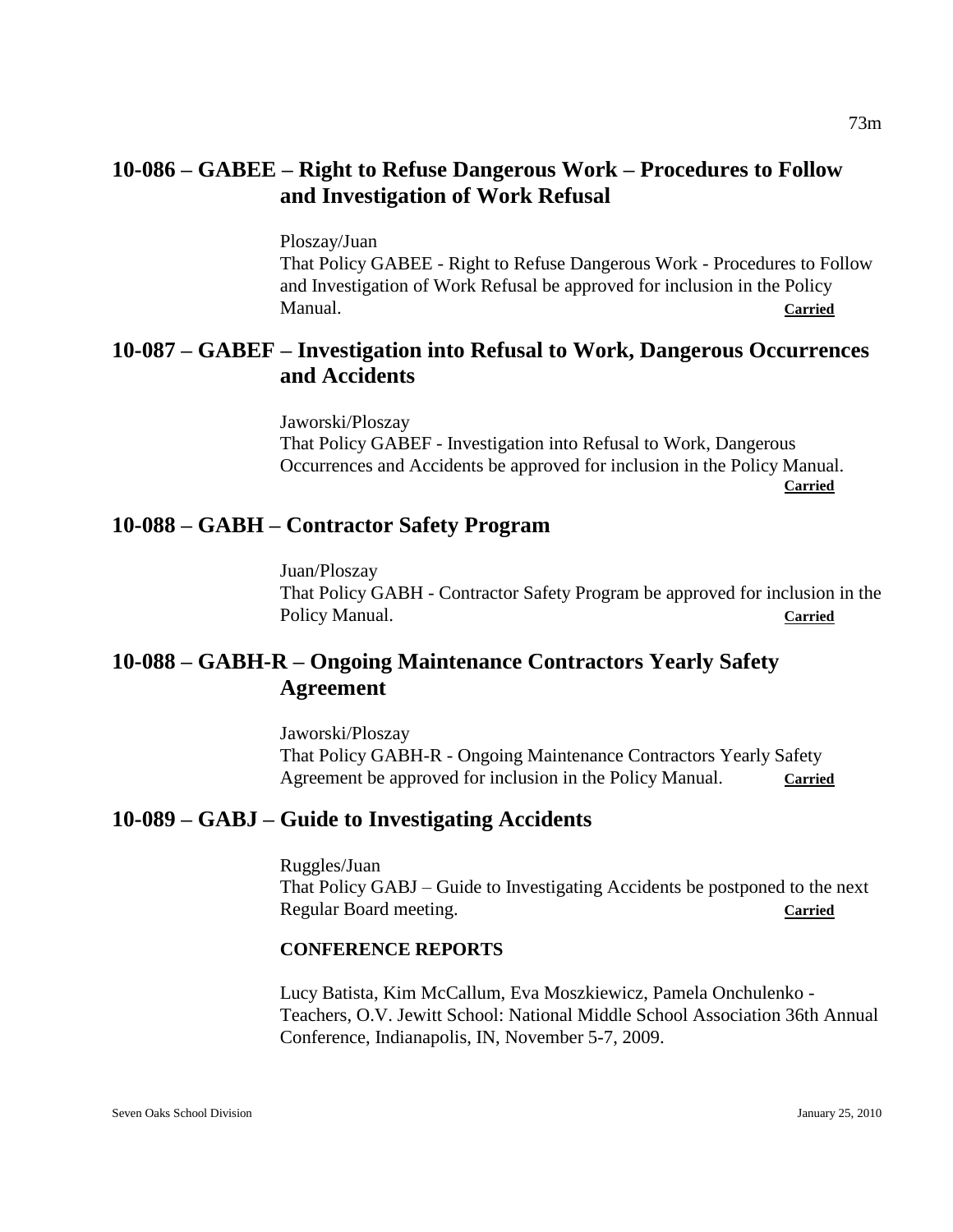#### **CONFERENCE REPORTS**

Jolene McFadyen, Teacher, Governor Semple School: Voices from the Land: Integrating Writing Skills with Art and Technology, Dingman's Ferry, Pennsylvania, October 24-25, 2009.

Noreen Bidder, Teacher, H.C. Avery: NCTM Conference, Minneapolis, Minnesota, 2009.

Karen Sansregret, Speech-Language Pathologist, ECSS: Closing the Gap - 26th Annual Conference, Bloomington, Minnesota, October 16-18, 2008.

Tom Schmidt, Teacher, West Kildonan Collegiate: 2009 Historica High School History Teacher's Canadian Battlefields Study Tour, New Brunswick, July 7-18, 2009.

Art Zuke, Teacher, West Kildonan Collegiate: 63rd Annual Midwest Clinic - An International Band and Orchestra Conference, December 15-19, 2009, Chicago.

### **CORRESPONDENCE**

- Linda S. Cayer, Board Officer, Manitoba Labour Board: SOTA application seeking Amendment to Certificate No. MLB-6028 issued January 14, 2003, by including Substitute Teachers in the Bargaining Unit.
- Wayne Shimizu, Secretary Treasurer, Seven Oaks School Division: Offer to Purchase 267 Kingsbury Avenue from Winnipeg Habitat for Humanity Inc.
- Lord Selkirk School Division News Release: Retirement of Gail Bagnall, Superintendent, effective June 30, 2010.
- Jamie Krutkevich Slight, SOTA President: Letter to Honourable Nancy Allan regarding the Department of Education's continuation of the Tax Incentive Grant.
- The Manitoba Middle Years Association Journal: Articles: Middle Years Camp and Girlz Jam 2009-The Power of Being a Girl, by Sandee Deck.
- Canadian Centre for Policy Alternatives Manitoba Office: AGM and Report on the Manitoba Economy: 2010 by Fletcher Baragar - Thursday, January 28, 2010 at 7:00 p.m., Millennium Library.
- Nancy Allan, Minister of Education; Music Month: Celebrating Music in Manitoba Schools - April 2010.
- Mystery Lake School Division Superintendent/CEO Bulletin.
- **MSBA** e-bulletins: January  $7 < 20, 2010$ .
- Marilyn Sequire, Chair, Louis Riel School Board: Board's unqualified endorsement of Trustee Hugh Coburn for the position of President of the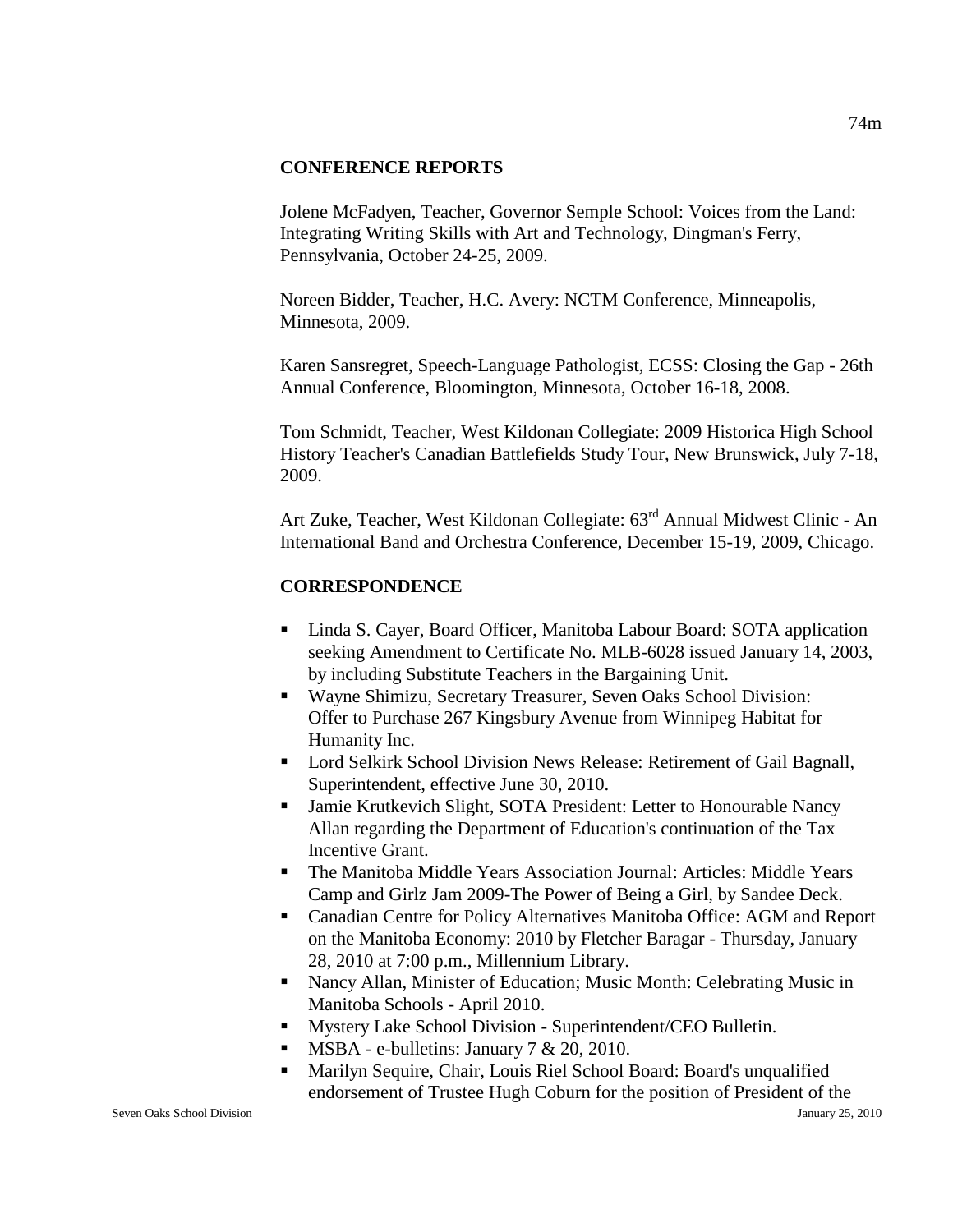## **CORRESPONDENCE**

Manitoba School Boards Association.

- Cliff Meder, Director of Operations: Letter to RM of West St. Paul regarding concerns of the West St. Paul School's sewage treatment plant and its operation.
- Cliff Meder, Director of Operations: Garden City Collegiate Additions and Renovations, Change Order No. 8.
- Robyn Gray, Consultant, STRATA Benefits Consulting Inc.: SOPA Renewal Rates, effective Feb.1, 2010.
- Helen Robinson-Settee, Director, Aboriginal Education Directorate: Manitoba Education's continued support and funding for Community Schools Partnership Initiative project at Elwick Community School.
- Steve Nicholson, Safety and Health Officer, MB Labour, Workplace Safety & Health Division: Re-Inspection Report following January 12, 2010 review.
- Judy Dandridge, Past President, SSAAM: Janice Hill, Special Needs Coordinator, serve as Second Vice President of SSAAM (Student Services Administrators' Association of Manitoba).
- Nancy Allan, Minister of Education: Continuation of the Low Cost Bike Helmet Initiative.
- **Manitoba News Release: January 14, 2010: Governments Invest in** Winnipeg's Recreational Infrastructure.
- Manitoba News Release: January 15, 2010: Wowchuk Announces Pre-Budget Consultations in Numerous Manitoba Communities in Coming Weeks.
- Keith Thomas, Risk Manager, Manitoba School Boards Association: Re Hab the Lab workshops, program targets school chemistry labs.
- Manitoba School Boards Association, Salary Bulletin: Garden Valley School Division and Garden Valley Teachers' Association Ratified Agreement.
- Manitoba School Boards Association, Salary Bulletins: 01-2010 Fort La Bosse School Division and UFCW 832 (Bus Drivers) - First Collective Agreement; 02-2010 Pine Creek School Division and Pine Creek Teachers' Association - Ratified Agreement; 03-2010 Winnipeg School Division and Winnipeg Teachers' Association - Ratified Agreement.
- Manitoba School Boards Association, Labour Relations: Update: CPI, Unemployment Rate and Regional Trends.
- Tim Austin, City of Winnipeg Assessment and Taxation Department: 2010 Notice of Tax Requirements.
- **Marc Lemoine, Deputy City Clerk, City of Winnipeg: Estimated 2010** General Civic Election Costs.
- **MASS: School Boards for the 21st Century: Keeping the Public in Public**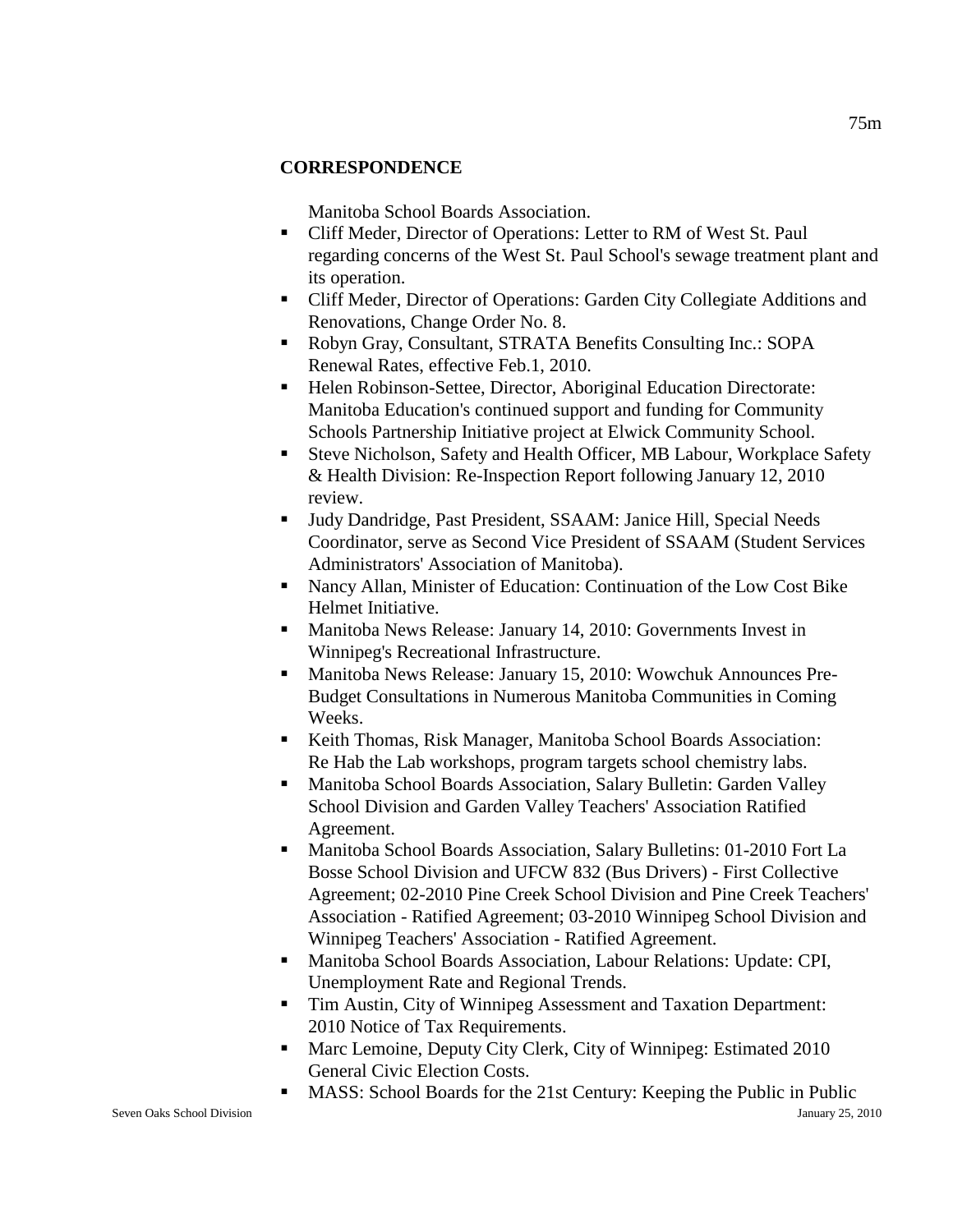#### **CORRESPONDENCE**

Education.

- CEA's 2009 Education Research Review.
- 2008-2009 CEA Annual Report From Ideas to Action.
- The Manitoba Teacher: January/February 2010.
- **Bright Futures January 2010 Newsletter.**

#### **ANNOUNCEMENTS**

#### **Board Meeting Dates:**

Tuesday, February 2, 2010 - Informal Board Monday, February 8, 2010 - Regular Board Monday, February 22, 2010 - Public Budget Meeting - Garden City Collegiate 5:00 p.m. - Dinner - Conference Room 7:00 p.m. - Budget Meeting - Commons Monday, March 1, 2010 - Regular Board Monday, March 8, 2010 - Informal Board Thursday, March 11, 2010 - Regular Budget

#### **Other Dates:**

- Garden City Commons Grand Opening Monday, March 15, 2010.
- MAST AGM March 18-20, 2010.

# **10-090 – Moved to Committee of the Whole at 8:27 p.m.**

McGowan/Juan That the Board here returned to the Committee of the Whole at 8:27 p.m.

Trustee Myskiw in the Chair.

The following matters were received as information:

- Provincial Bargaining.
- 2010-2011 First Draft Budget.
- **Trustee Myskiw nominated to remain on the MUST Fund Committee for a** two year term.
- Trustee Ruggles nominated for Regional 5 Director position.
- Seven Oaks Finance Resolution motion was passed and carried.